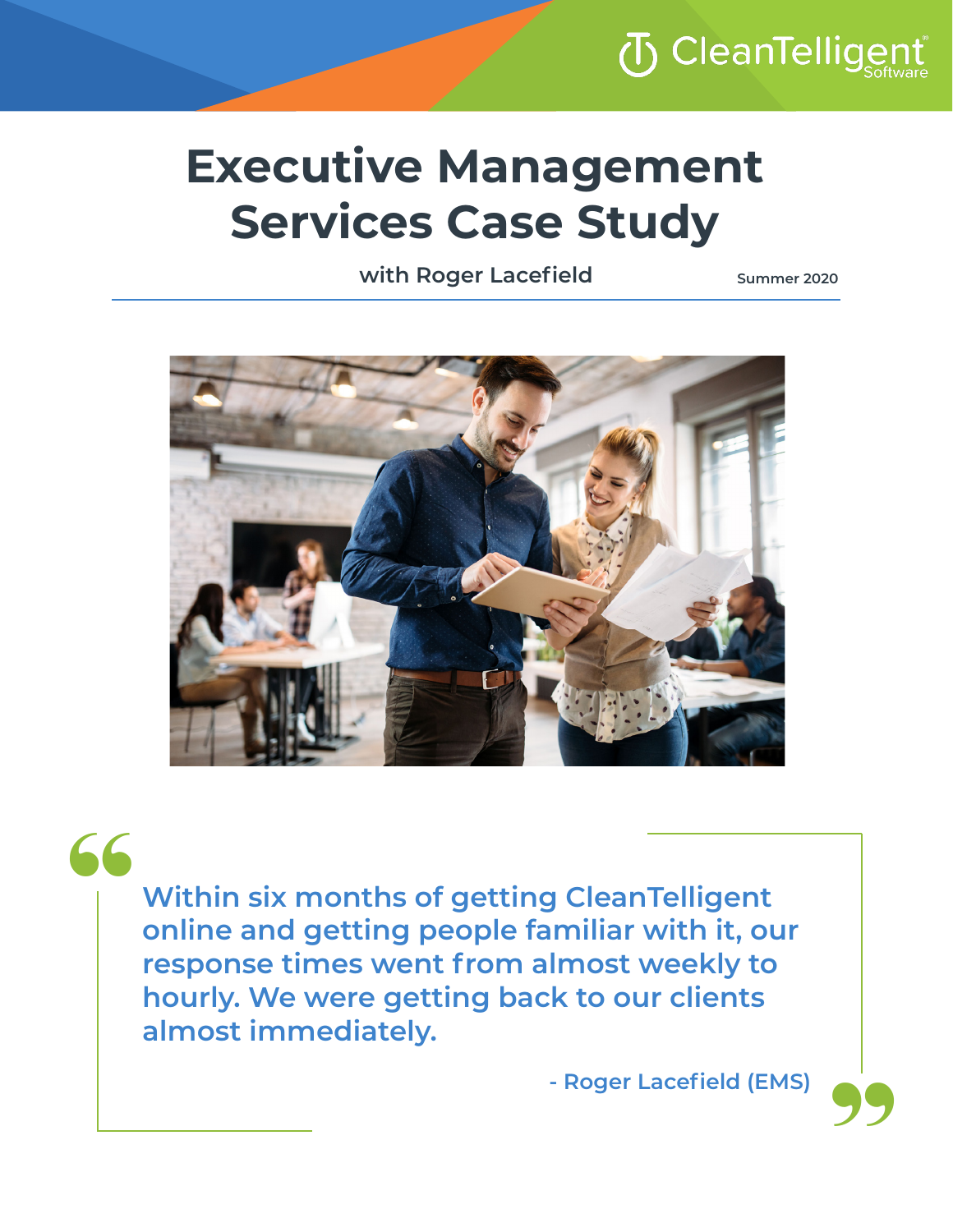#### **Background**

Executive Management Service (EMS) is a building service contractor with branch offices across 37 states in the US. They serve a variety of different businesses including (but not limited to) healthcare, schools, and commercial buildings. Roger Lacefield, Quality Assurance Supervisor, Corporate Trainee Coordinator, and the company's CleanTelligent Administrator says, "Just about anywhere that somebody will let us bring a broom we'll sweep it."

EMS believes in providing quality service to the many customers they serve. They care about their clients greatly and according to their website, part of their goal is, "lifting businesses to new heights." Roger says, "We figure that we are a team – that we are a member of every one of our clients' organizations, actually."

EMS has been using CleanTelligent Software for 10 years. One of the biggest challenges EMS faced was how much time it took to complete simple tasks, give a report to a client, and communicate.

Though they were past the pen and paper days, the system used before CleanTelligent (CT) was just as labor-intensive. Roger said, "Prior to CleanTelligent we used a web-based information system... It was cumbersome and hard for [our] managers. They had to use the personal little PDA and they had to download [everything] when they went to a client... They had to sit down in front of a computer, download the information to their PDAs, take it with them, come back, and then download it back so it would be in the system. It was time-consuming, cumbersome, and wasn't very user friendly."

EMS was looking for a better way to take care of their clients and something to make their job easier. That's when they found CleanTelligent Software at an industry trade show. "It didn't take long to find out that it was very beneficial to us to transfer over to CleanTelligent," said Roger. "As we developed [our usage of CleanTelligent], we found that it was very user friendly, very informative, and we came to rely on CleanTelligent almost immediately."

#### **Immediate Success with CleanTelligent:**



**Increased Customer Satisfaction**



**Improved Client & Team Communication**



**Quicker Response Time**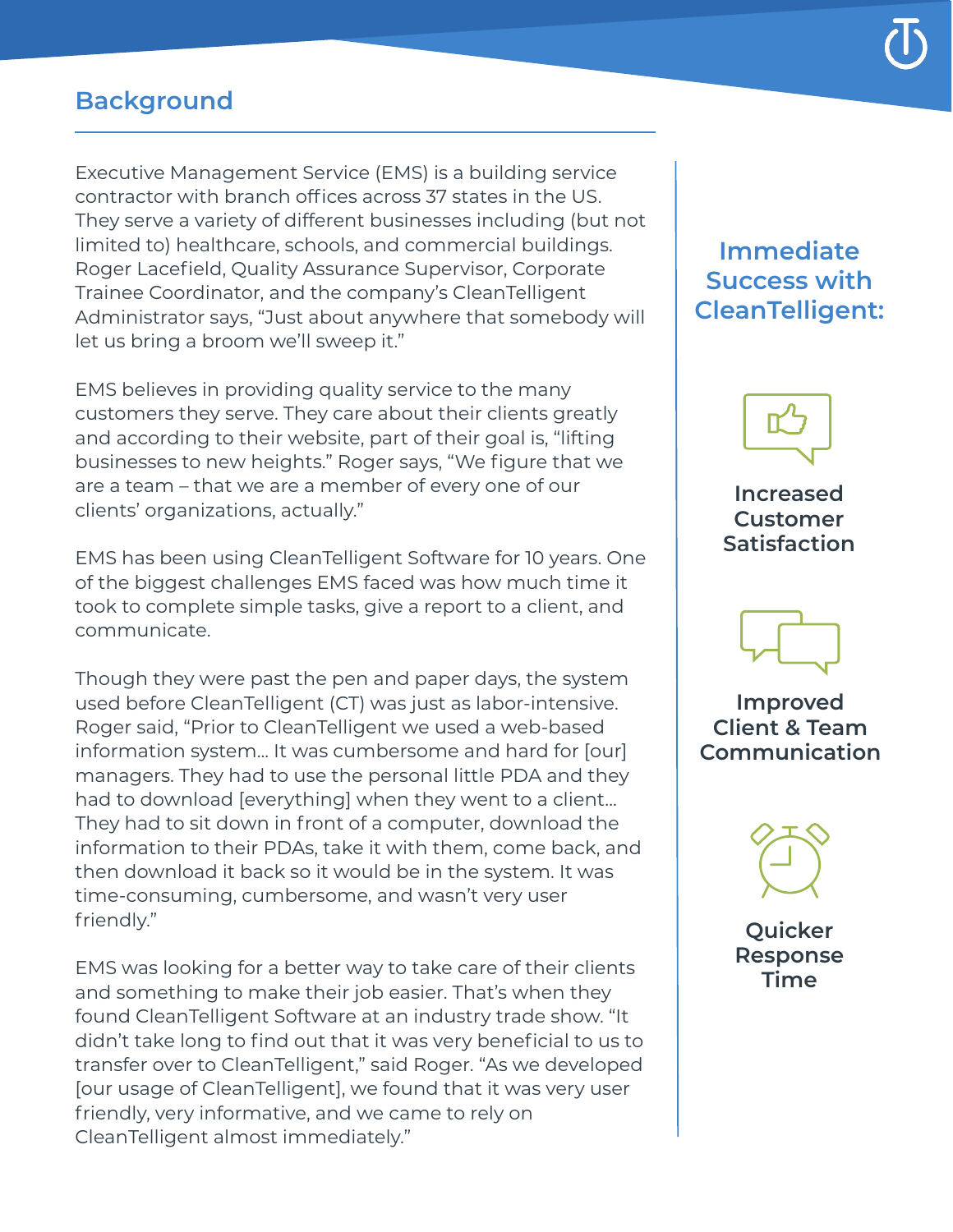## **With CleanTelligent, EMS Saw:**



Employee **Efficiency** 



Decrease in Response Time



Increase in Client Satisfaction

## **How CleanTelligent helps EMS Increase Client Satisfaction**

Did you know that cleaning companies lose an average of 25% of their clients yearly? Client retention is one of the biggest challenges the Jan/San industry faces. However, with the help of CleanTelligent Software, EMS has had no problem retaining customers. "We're proud that we have clients that we've had for years."

One of biggest reasons Executive Management Services has seen client retention rates stay elevated is because of the short response time it takes them to complete a cleaning task. The web-based system EMS used before CleanTelligent did not notify them when work was needed or completed, so most of their time was spent on the phone figuring out what tasks needed to be done and whether each task had been completed.

Since acquiring CleanTelligent, response time drastically improved for EMS. "Within 6 months of getting CleanTelligent online and getting people familiar with it, our response times went from almost weekly to hourly. We were getting back to our clients almost immediately."

With about 70% of communication done within the CT mobile app, both EMS and their clients were fully informed of what work was being done within each facility. According to Roger, CleanTelligent allows EMS to be "proactive instead of reactive."